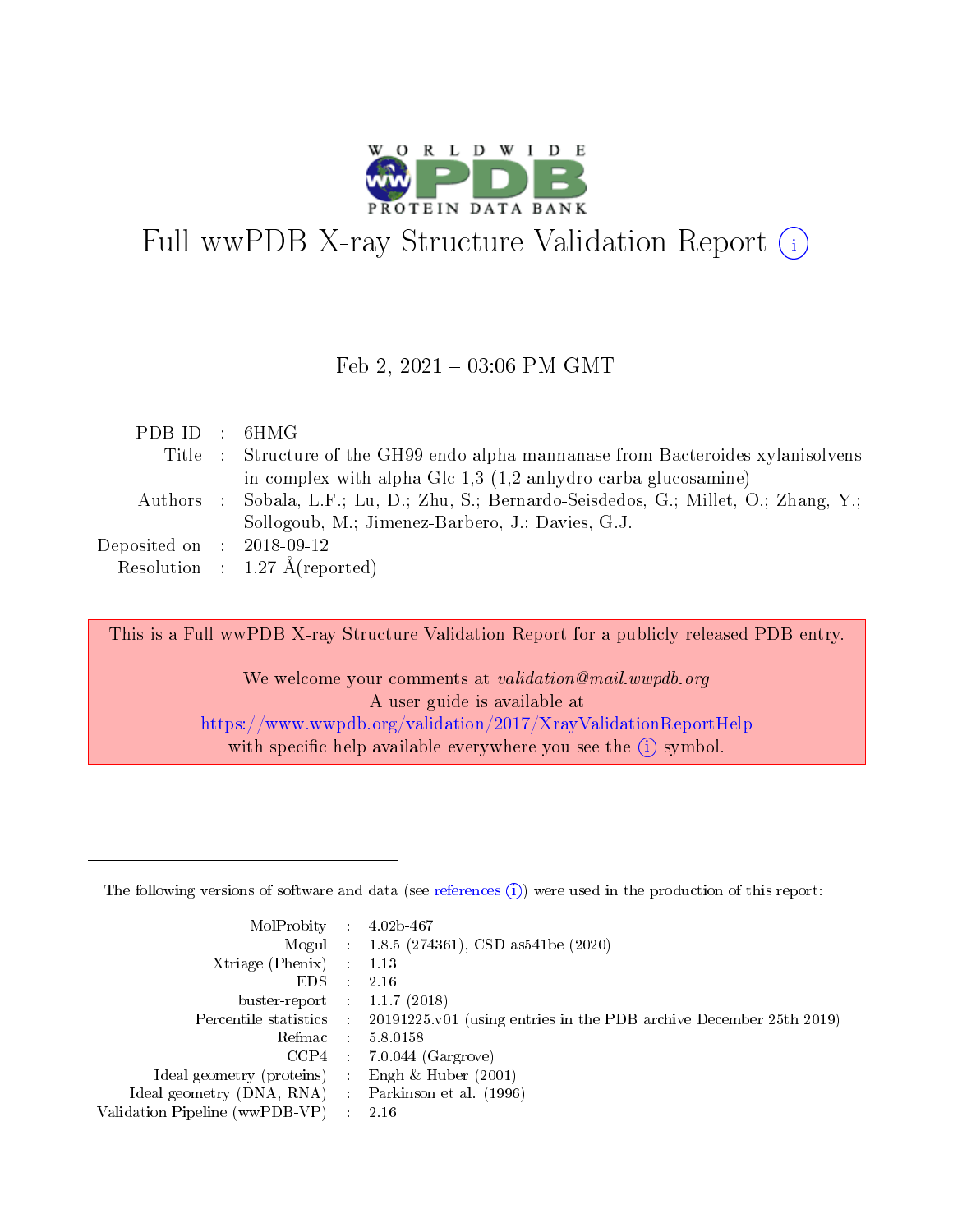# 1 [O](https://www.wwpdb.org/validation/2017/XrayValidationReportHelp#overall_quality)verall quality at a glance  $(i)$

The following experimental techniques were used to determine the structure: X-RAY DIFFRACTION

The reported resolution of this entry is 1.27 Å.

Percentile scores (ranging between 0-100) for global validation metrics of the entry are shown in the following graphic. The table shows the number of entries on which the scores are based.



| Metric                | Whole archive        | Similar resolution                                        |
|-----------------------|----------------------|-----------------------------------------------------------|
|                       | $(\#\text{Entries})$ | $(\#\text{Entries}, \text{resolution range}(\text{\AA}))$ |
| $R_{free}$            | 130704               | $1850(1.30-1.26)$                                         |
| Clashscore            | 141614               | $1926(1.30-1.26)$                                         |
| Ramachandran outliers | 138981               | $1860(1.30-1.26)$                                         |
| Sidechain outliers    | 138945               | $1859(1.30-1.26)$                                         |
| RSRZ outliers         | 127900               | $1807(1.30-1.26)$                                         |

The table below summarises the geometric issues observed across the polymeric chains and their fit to the electron density. The red, orange, yellow and green segments of the lower bar indicate the fraction of residues that contain outliers for  $\geq=3$ , 2, 1 and 0 types of geometric quality criteria respectively. A grey segment represents the fraction of residues that are not modelled. The numeric value for each fraction is indicated below the corresponding segment, with a dot representing fractions <=5% The upper red bar (where present) indicates the fraction of residues that have poor fit to the electron density. The numeric value is given above the bar.

| Mol       | $\cap$ hain | Length | Quality of chain |  |    |  |  |  |  |
|-----------|-------------|--------|------------------|--|----|--|--|--|--|
| <u>д.</u> | . .         | 385    | 3%<br>87%        |  | 9% |  |  |  |  |

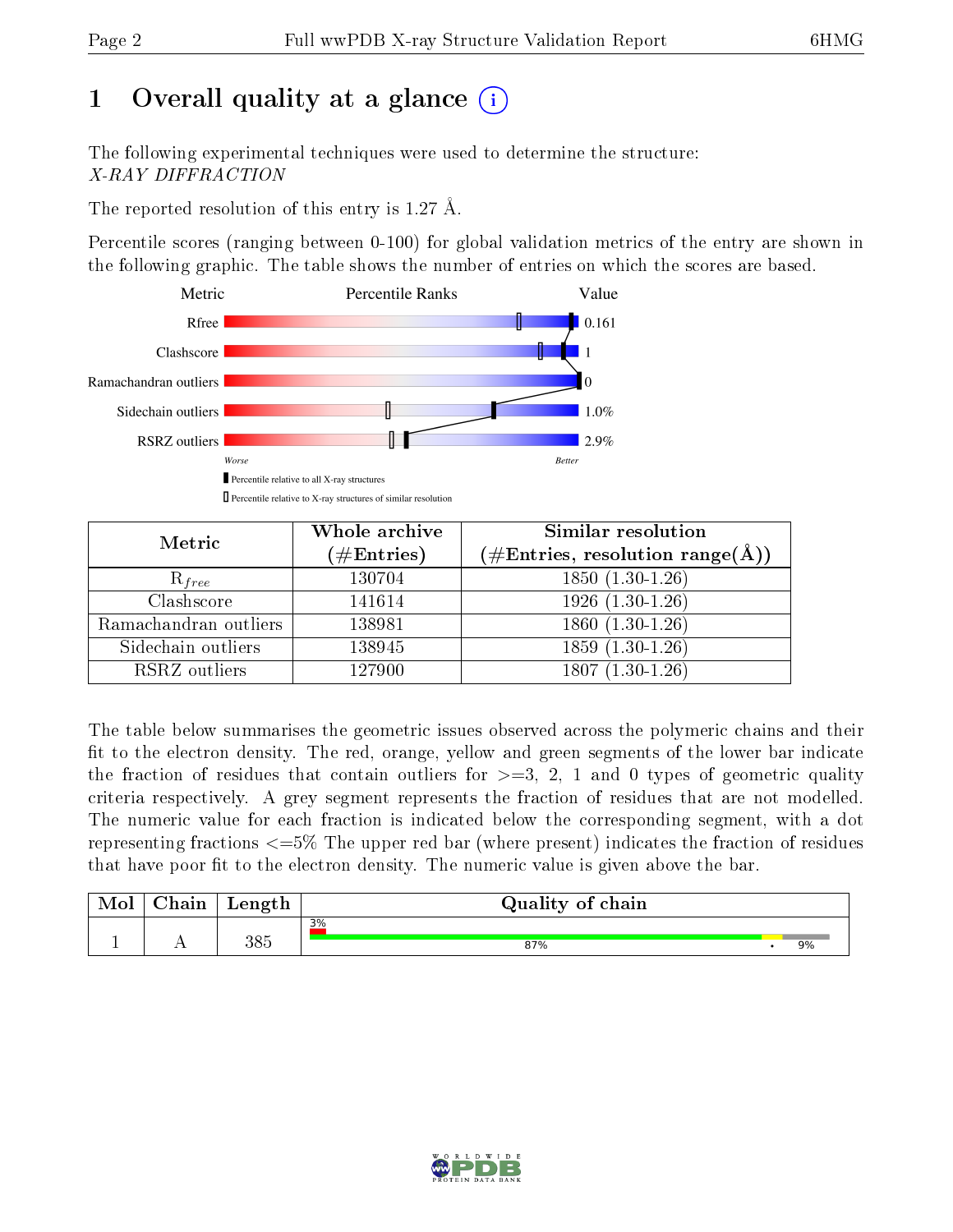# 2 Entry composition (i)

There are 5 unique types of molecules in this entry. The entry contains 3491 atoms, of which 0 are hydrogens and 0 are deuteriums.

In the tables below, the ZeroOcc column contains the number of atoms modelled with zero occupancy, the AltConf column contains the number of residues with at least one atom in alternate conformation and the Trace column contains the number of residues modelled with at most 2 atoms.

Molecule 1 is a protein called Glycosyl hydrolase family 71.

| Mol | Chain | Residues | Atoms                |      |     | $\pm$ ZeroOcc $\pm$ | $\mid$ AltConf $\mid$ | Trace |  |  |
|-----|-------|----------|----------------------|------|-----|---------------------|-----------------------|-------|--|--|
|     |       | 349      | <b>Total</b><br>2199 | 2039 | 496 |                     |                       |       |  |  |

| Chain            | Residue        | Modelled   | Actual                       | Comment               | Reference       |
|------------------|----------------|------------|------------------------------|-----------------------|-----------------|
| А                | $-4$           | <b>MET</b> |                              | initiating methionine | UNP D6D1V7      |
| A                | $-3$           | <b>GLY</b> | ÷.                           | expression tag        | UNP  <br>D6D1V7 |
| А                | $-2$           | <b>SER</b> |                              | expression tag        | UNP D6D1V7      |
| А                | $-1$           | <b>SER</b> |                              | expression tag        | UNP D6D1V7      |
| А                | $\theta$       | <b>HIS</b> | -                            | expression tag        | UNP D6D1V7      |
| $\overline{A}$   | $\overline{1}$ | <b>HIS</b> | $\blacksquare$               | expression tag        | UNP D6D1V7      |
| А                | $\overline{2}$ | <b>HIS</b> |                              | expression tag        | UNP D6D1V7      |
| $\bf{A}$         | 3              | <b>HIS</b> |                              | expression tag        | UNP D6D1V7      |
| $\boldsymbol{A}$ | $\overline{4}$ | <b>HIS</b> |                              | expression tag        | UNP D6D1V7      |
| A                | 5              | <b>HIS</b> | -                            | expression tag        | UNP D6D1V7      |
| $\boldsymbol{A}$ | 6              | <b>SER</b> | $\qquad \qquad \blacksquare$ | expression tag        | UNP D6D1V7      |
| A                | 7              | <b>SER</b> |                              | expression tag        | UNP D6D1V7      |
| $\bf{A}$         | 8              | <b>GLY</b> |                              | expression tag        | UNP D6D1V7      |
| А                | 9              | <b>LEU</b> |                              | expression tag        | UNP D6D1V7      |
| А                | 10             | VAL        | -                            | expression tag        | UNP D6D1V7      |
| $\overline{A}$   | 11             | PRO        | $\overline{\phantom{0}}$     | expression tag        | UNP D6D1V7      |
| А                | 12             | $\rm{ARG}$ |                              | expression tag        | UNP D6D1V7      |
| А                | 13             | <b>GLY</b> |                              | expression tag        | UNP D6D1V7      |
| А                | 14             | <b>SER</b> |                              | expression tag        | UNP D6D1V7      |
| А                | 15             | <b>HIS</b> | $\blacksquare$               | expression tag        | UNP D6D1V7      |
| $\bf{A}$         | 16             | MET        |                              | expression tag        | UNP D6D1V7      |

There are 21 discrepancies between the modelled and reference sequences:

• Molecule 2 is ACETATE ION (three-letter code: ACT) (formula:  $C_2H_3O_2$ ).

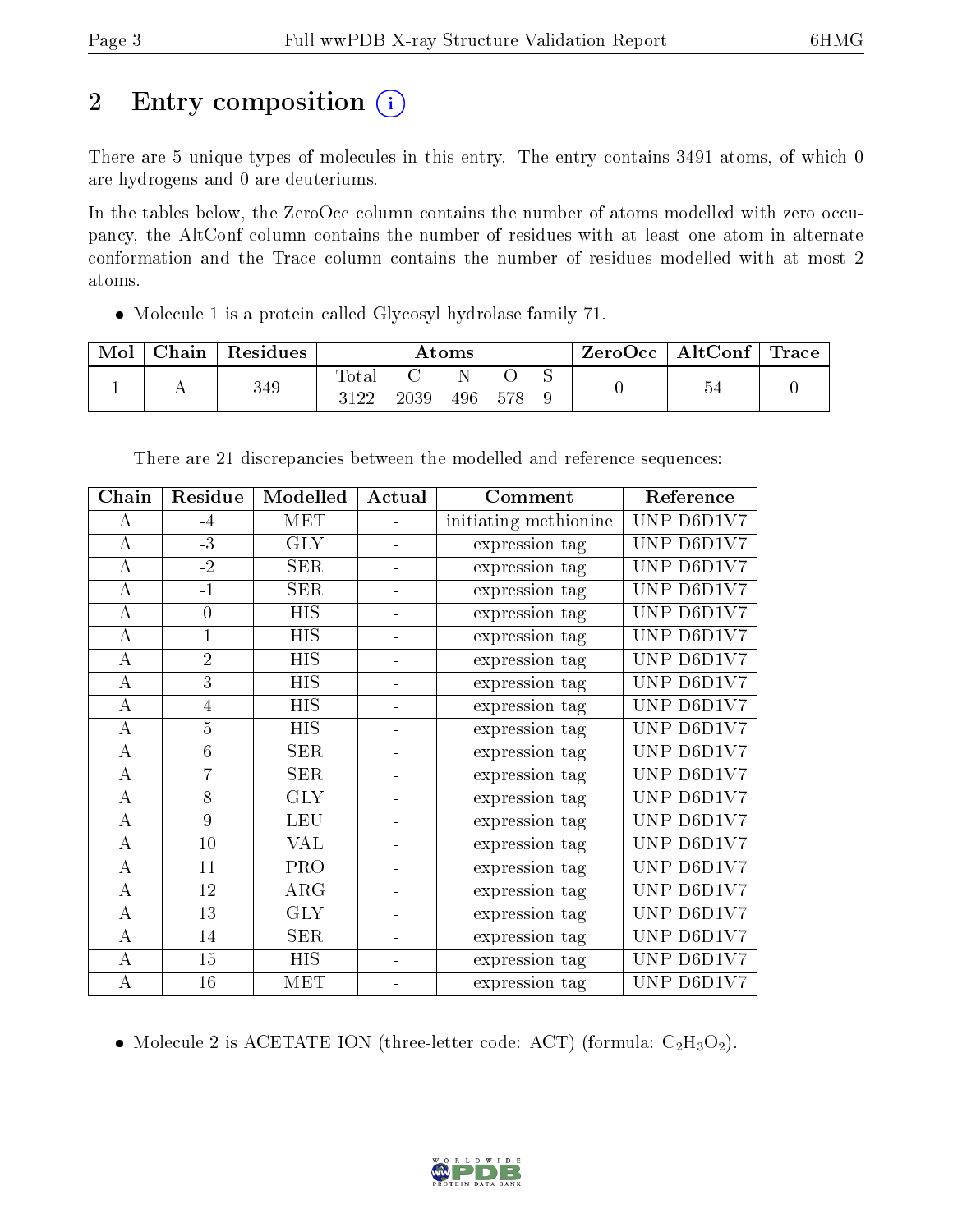

|  | $\text{Mol}$   Chain   Residues | Atoms   |  |  | ZeroOcc   AltConf |  |
|--|---------------------------------|---------|--|--|-------------------|--|
|  |                                 | Total C |  |  |                   |  |

• Molecule 3 is  $(1 \{S\}, 2 \{R\}, 3 \{R\}, 4 \{R\}, 6 \{S\})$ -4-(hydroxymethyl)-7-azabicyclo[4.1.0]hepta ne-2,3-diol (three-letter code: GDQ) (formula:  $\mathrm{C_7H_{13}NO_3})$  (labeled as "Ligand of Interest" by depositor).



|  | $\text{Mol}$   Chain   Residues | Atoms       |  |  |  | $ZeroOcc \mid AltConf \mid$ |
|--|---------------------------------|-------------|--|--|--|-----------------------------|
|  |                                 | Total C N O |  |  |  |                             |

 $\bullet$  Molecule 4 is alpha-D-glucopyranose (three-letter code: GLC) (formula:  $\mathrm{C}_6\mathrm{H}_{12}\mathrm{O}_6$ ).

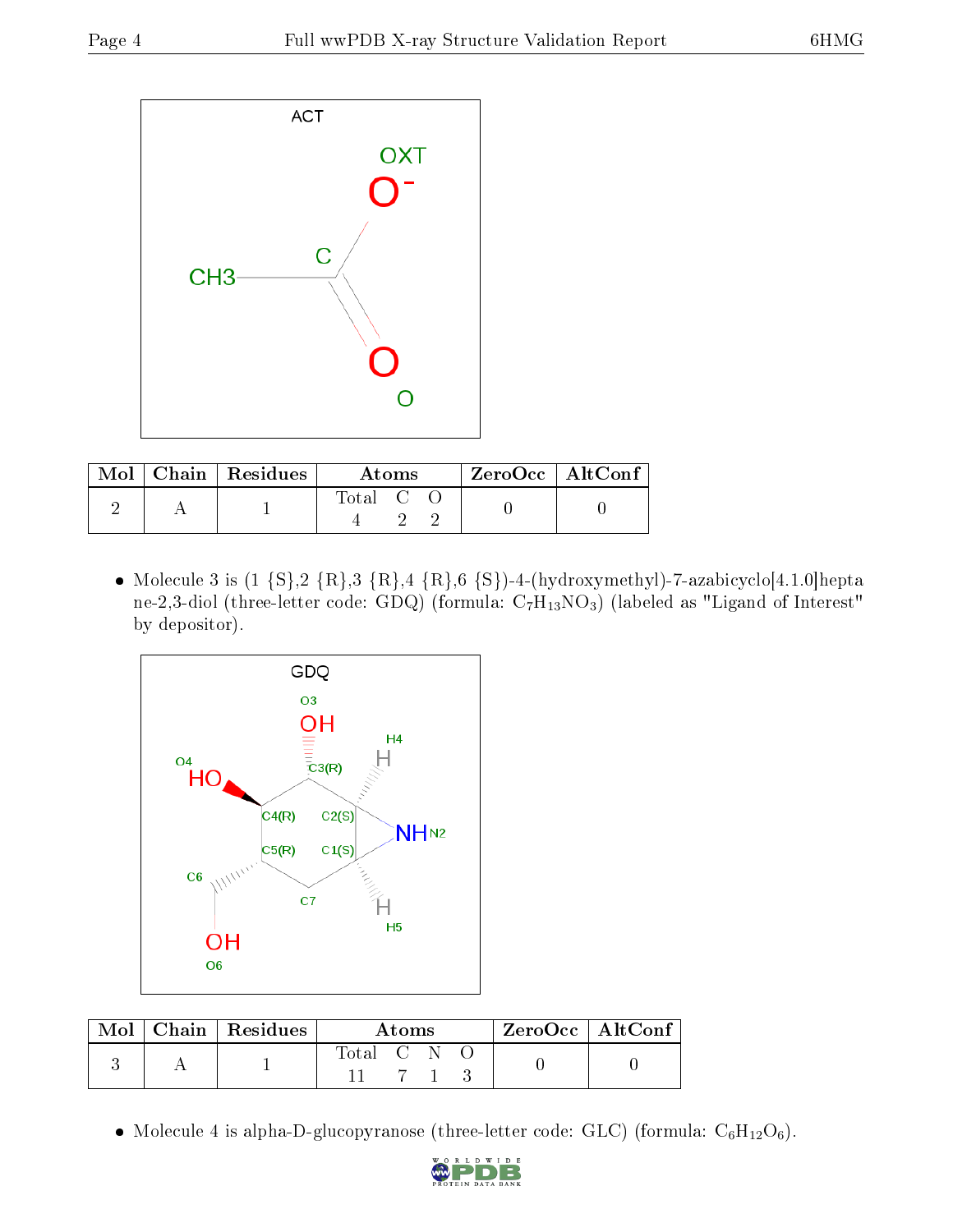

|  | $\text{Mol}$   Chain   Residues | Atoms     |  |  | $ZeroOcc \   \ AltConf$ |  |
|--|---------------------------------|-----------|--|--|-------------------------|--|
|  |                                 | Total C O |  |  |                         |  |

 $\bullet\,$  Molecule 5 is water.

|  | $Mol$   Chain   Residues | Atoms               | ZeroOcc   AltConf |  |
|--|--------------------------|---------------------|-------------------|--|
|  | 342                      | Total<br>343<br>343 |                   |  |

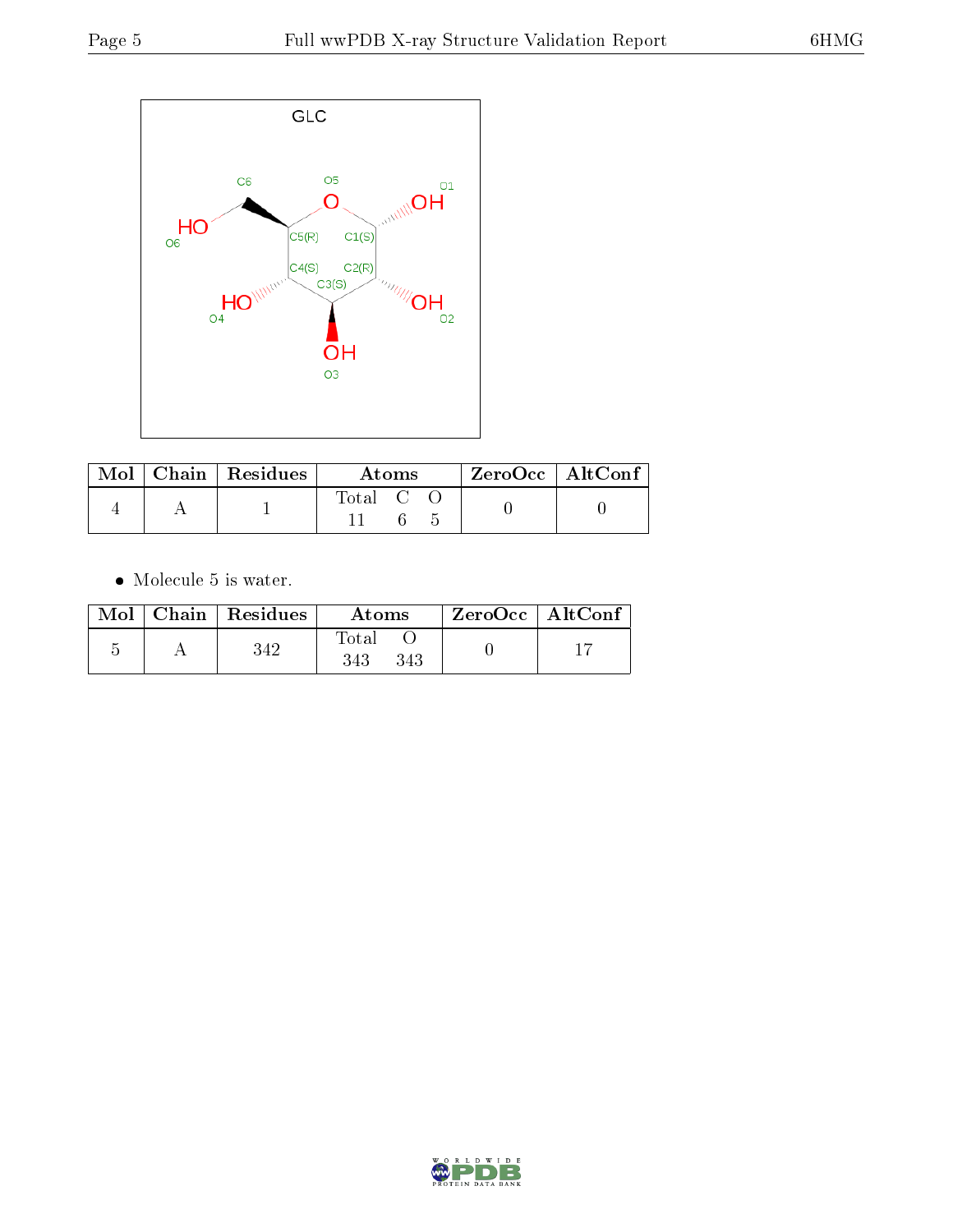# 3 Residue-property plots  $(i)$

These plots are drawn for all protein, RNA, DNA and oligosaccharide chains in the entry. The first graphic for a chain summarises the proportions of the various outlier classes displayed in the second graphic. The second graphic shows the sequence view annotated by issues in geometry and electron density. Residues are color-coded according to the number of geometric quality criteria for which they contain at least one outlier: green  $= 0$ , yellow  $= 1$ , orange  $= 2$  and red  $= 3$  or more. A red dot above a residue indicates a poor fit to the electron density ( $RSRZ > 2$ ). Stretches of 2 or more consecutive residues without any outlier are shown as a green connector. Residues present in the sample, but not in the model, are shown in grey.



• Molecule 1: Glycosyl hydrolase family 71

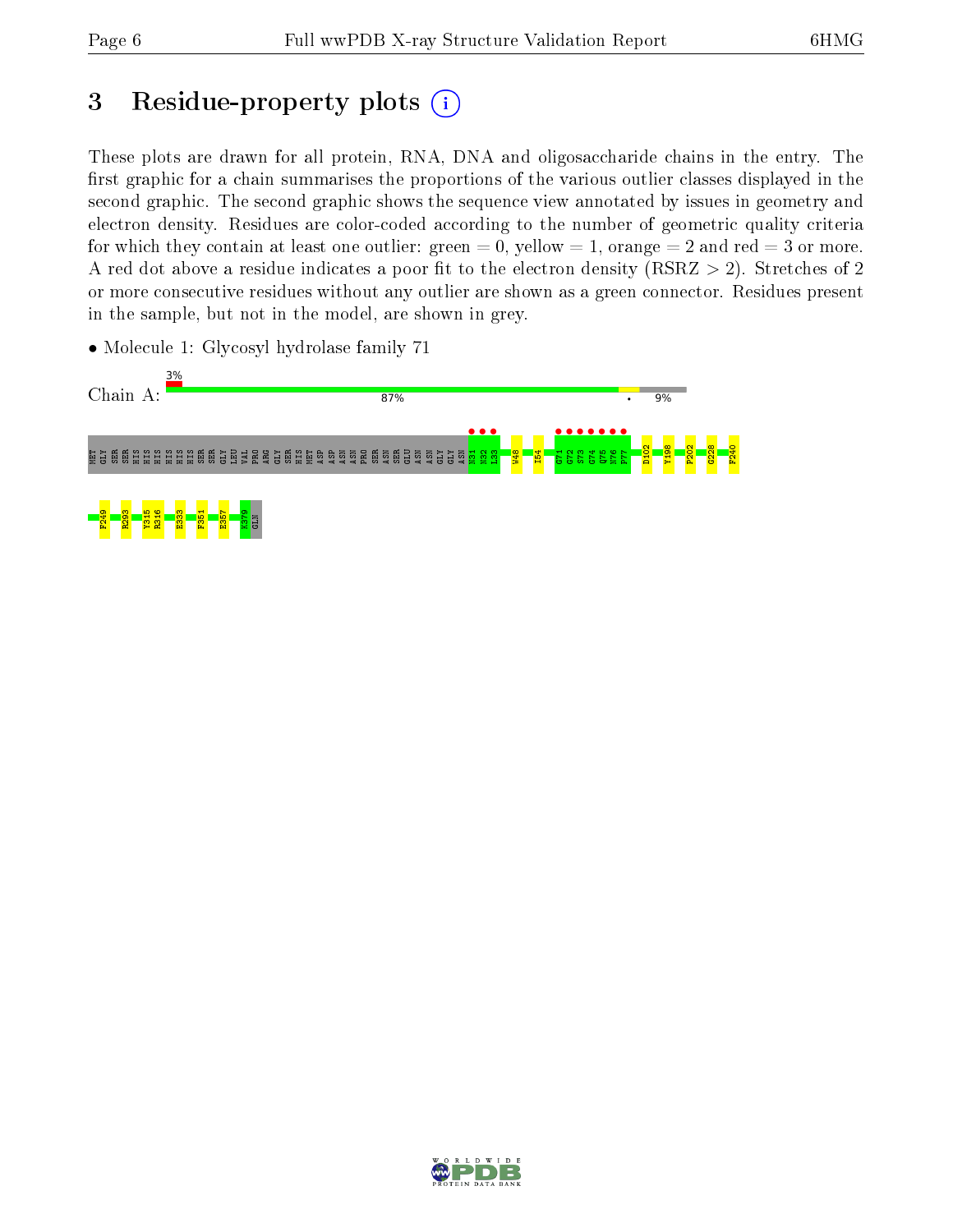# 4 Data and refinement statistics  $(i)$

| Property                                                             | <b>Value</b>                                    | Source     |
|----------------------------------------------------------------------|-------------------------------------------------|------------|
| Space group                                                          | 14                                              | Depositor  |
| Cell constants                                                       | $108.77\text{\AA}$<br>108.77Å<br>67.70Å         |            |
| a, b, c, $\alpha$ , $\beta$ , $\gamma$                               | $90.00^\circ$<br>$90.00^\circ$<br>$90.00^\circ$ | Depositor  |
| Resolution $(A)$                                                     | 39.50<br>$-1.27$                                | Depositor  |
|                                                                      | $-1.27$<br>39.50                                | <b>EDS</b> |
| % Data completeness                                                  | 99.9 (39.50-1.27)                               | Depositor  |
| (in resolution range)                                                | $100.0$ $(39.50 - 1.27)$                        | <b>EDS</b> |
| $R_{merge}$                                                          | 0.06                                            | Depositor  |
| $\mathrm{R}_{sym}$                                                   | (Not available)                                 | Depositor  |
| $\langle I/\sigma(I) \rangle^{-1}$                                   | $1.80$ (at 1.27Å)                               | Xtriage    |
| Refinement program                                                   | REFMAC 5.8.0232                                 | Depositor  |
|                                                                      | $\overline{0.132}$ ,<br>0.154                   | Depositor  |
| $R, R_{free}$                                                        | 0.139<br>0.161                                  | DCC        |
| $R_{free}$ test set                                                  | 5172 reflections $(4.98\%)$                     | wwPDB-VP   |
| Wilson B-factor $(A^2)$                                              | 14.3                                            | Xtriage    |
| Anisotropy                                                           | 0.791                                           | Xtriage    |
| Bulk solvent $k_{sol}(e/\mathring{A}^3)$ , $B_{sol}(\mathring{A}^2)$ | $0.35$ , $39.6$                                 | <b>EDS</b> |
| L-test for twinning <sup>2</sup>                                     | $>$ = 0.49, < $L^2$ > = 0.32<br>< L             | Xtriage    |
| Estimated twinning fraction                                          | $0.022$ for $-k,-h,-l$                          | Xtriage    |
| $F_o, F_c$ correlation                                               | 0.98                                            | <b>EDS</b> |
| Total number of atoms                                                | 3491                                            | wwPDB-VP   |
| Average B, all atoms $(A^2)$                                         | $20.0\,$                                        | wwPDB-VP   |

Xtriage's analysis on translational NCS is as follows: The largest off-origin peak in the Patterson function is  $4.81\%$  of the height of the origin peak. No significant pseudotranslation is detected.

<sup>&</sup>lt;sup>2</sup>Theoretical values of  $\langle |L| \rangle$ ,  $\langle L^2 \rangle$  for acentric reflections are 0.5, 0.333 respectively for untwinned datasets, and 0.375, 0.2 for perfectly twinned datasets.



<span id="page-6-1"></span><span id="page-6-0"></span><sup>1</sup> Intensities estimated from amplitudes.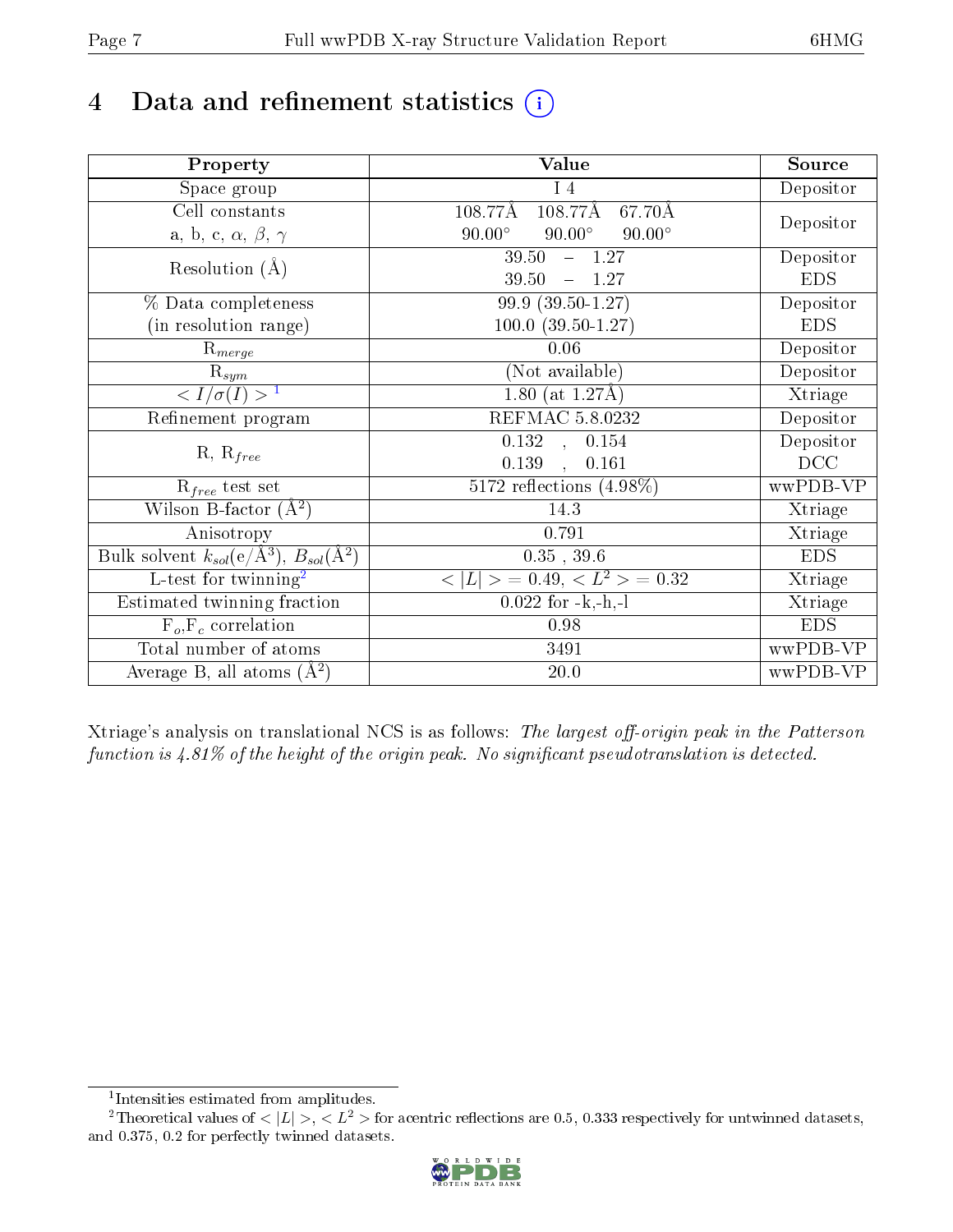# 5 Model quality  $(i)$

### 5.1 Standard geometry (i)

Bond lengths and bond angles in the following residue types are not validated in this section: GDQ, GLC, ACT

The Z score for a bond length (or angle) is the number of standard deviations the observed value is removed from the expected value. A bond length (or angle) with  $|Z| > 5$  is considered an outlier worth inspection. RMSZ is the root-mean-square of all Z scores of the bond lengths (or angles).

| $Mol$   Chain |      | Bond lengths                | Bond angles |                 |  |
|---------------|------|-----------------------------|-------------|-----------------|--|
|               |      | $RMSZ \mid # Z  > 5$   RMSZ |             | $\# Z  > 5$     |  |
|               | 0.62 | 0/3373                      | 0.77        | $2/4594(0.0\%)$ |  |

Chiral center outliers are detected by calculating the chiral volume of a chiral center and verifying if the center is modelled as a planar moiety or with the opposite hand.A planarity outlier is detected by checking planarity of atoms in a peptide group, atoms in a mainchain group or atoms of a sidechain that are expected to be planar.

|  | $\mid$ Mol $\mid$ Chain $\mid$ #Chirality outliers $\mid$ #Planarity outliers $\mid$ |
|--|--------------------------------------------------------------------------------------|
|  |                                                                                      |

There are no bond length outliers.

All (2) bond angle outliers are listed below:

| Mol   Chain | Res    | Type  | Atoms                          | Observed( $^{\circ}$ )   Ideal( $^{\circ}$ ) |            |
|-------------|--------|-------|--------------------------------|----------------------------------------------|------------|
|             | 316[A] | ARG   | $\vert$ NE-CZ-NH2 $\vert$ 5.84 | 123.22                                       | 120.30     |
|             | 316 B  | $ARG$ | $\vert$ NE-CZ-NH2 $\vert$ 5.84 | 123.22                                       | $120.30\,$ |

There are no chirality outliers.

All (1) planarity outliers are listed below:

| Mol Chain | $\cdot$ Res $^{\prime}$ | $\vert$ Type $\vert$ Group $\vert$ |
|-----------|-------------------------|------------------------------------|
|           |                         | $357[B]$   GLU   Peptide           |

### 5.2 Too-close contacts (i)

In the following table, the Non-H and H(model) columns list the number of non-hydrogen atoms and hydrogen atoms in the chain respectively. The H(added) column lists the number of hydrogen atoms added and optimized by MolProbity. The Clashes column lists the number of clashes within the asymmetric unit, whereas Symm-Clashes lists symmetry-related clashes.

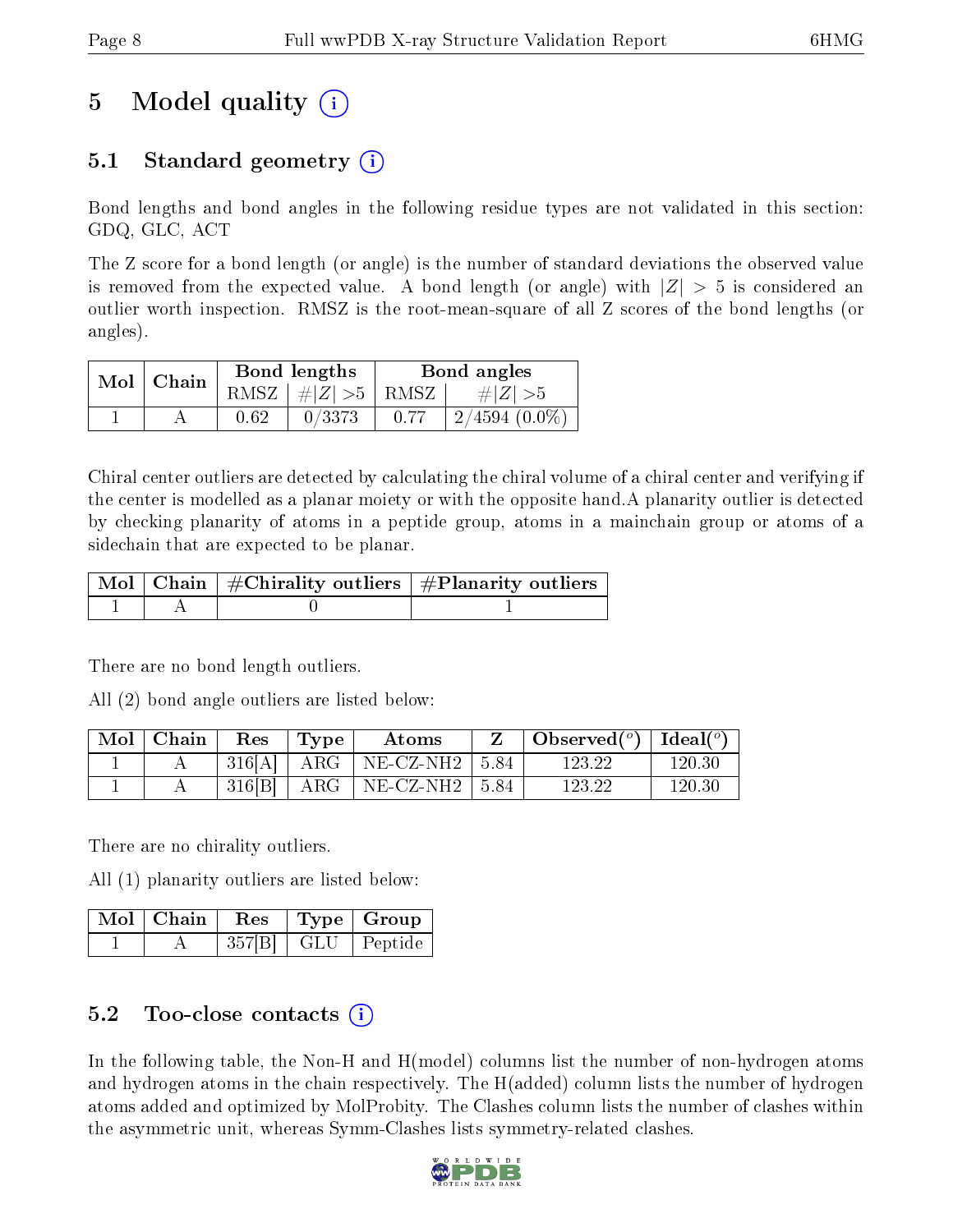|  |      |      | Mol   Chain   Non-H   H(model)   H(added)   Clashes   Symm-Clashes |
|--|------|------|--------------------------------------------------------------------|
|  | 3122 | 3021 |                                                                    |
|  |      |      |                                                                    |
|  |      |      |                                                                    |
|  |      |      |                                                                    |
|  | 343  |      |                                                                    |
|  | 3491 |      |                                                                    |

The all-atom clashscore is defined as the number of clashes found per 1000 atoms (including hydrogen atoms). The all-atom clashscore for this structure is 1.

All (7) close contacts within the same asymmetric unit are listed below, sorted by their clash magnitude.

| Atom-1             | Atom-2             | Interatomic<br>distance $(A)$ | Clash<br>overlap $(A)$ |
|--------------------|--------------------|-------------------------------|------------------------|
| 1:A:240[A]:PHE:HE2 | 5:A:526:HOH:O      | 1.72                          | 0.72                   |
| 1:A:202:PRO:HG3    | 1:A:240[B]:PHE:CD1 | 2.28                          | 0.68                   |
| 1:A:198[A]:TYR:HA  | 1:A:240[A]:PHE:CZ  | 2.46                          | 0.50                   |
| 1: A:228: GLY:O    | 1:A:249:PHE:HA     | 2.19                          | 0.42                   |
| 1:A:240[A]:PHE:CE2 | 5:A:526:HOH:O      | 2.57                          | 0.41                   |
| 1:A:54[A]:ILE:HG13 | 1:A:102:ASP:HB2    | 2.01                          | 0.41                   |
| 1:A:293[B]:ARG:HD3 | 1:A:351:PHE:CZ     | 2.56                          | 0.41                   |

There are no symmetry-related clashes.

#### 5.3 Torsion angles  $(i)$

#### 5.3.1 Protein backbone  $(i)$

In the following table, the Percentiles column shows the percent Ramachandran outliers of the chain as a percentile score with respect to all X-ray entries followed by that with respect to entries of similar resolution.

The Analysed column shows the number of residues for which the backbone conformation was analysed, and the total number of residues.

| Mol   Chain | Analysed                               |  | Favoured   Allowed   Outliers   Percentiles |  |
|-------------|----------------------------------------|--|---------------------------------------------|--|
|             | $404/385 (105\%)$ 396 (98\%)   8 (2\%) |  | $\boxed{100}$ $\boxed{100}$                 |  |

There are no Ramachandran outliers to report.

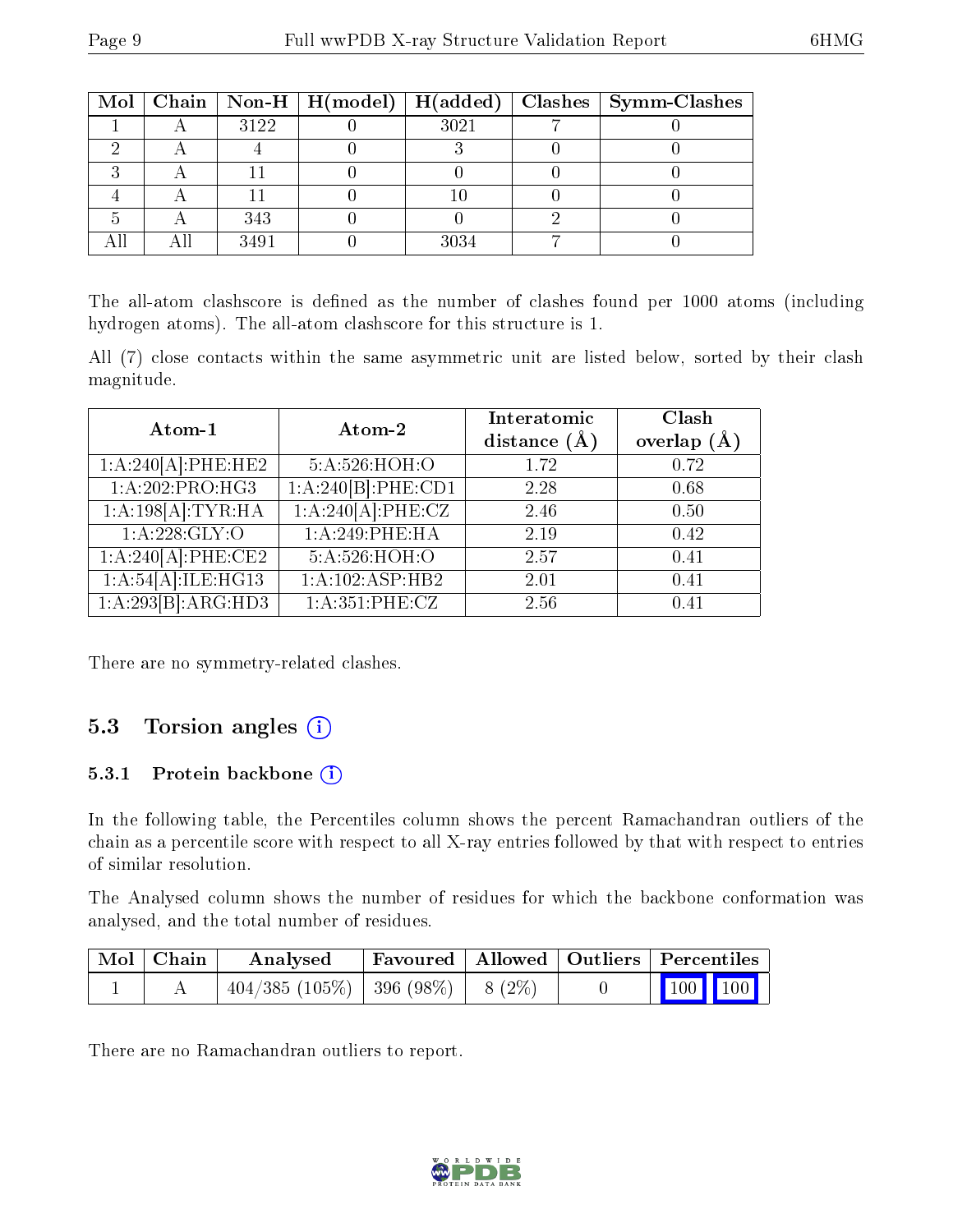#### 5.3.2 Protein sidechains  $(i)$

In the following table, the Percentiles column shows the percent sidechain outliers of the chain as a percentile score with respect to all X-ray entries followed by that with respect to entries of similar resolution.

The Analysed column shows the number of residues for which the sidechain conformation was analysed, and the total number of residues.

| $\text{Mol} \mid \text{Chain}$ | Analysed                                 | $\perp$ Rotameric $\perp$ Outliers $\perp$ Percentiles |         |  |
|--------------------------------|------------------------------------------|--------------------------------------------------------|---------|--|
|                                | $338/330$ (102\%)   335 (99\%)   3 (1\%) |                                                        | 78   51 |  |

All (3) residues with a non-rotameric sidechain are listed below:

| Mol | Chain | Res | Type   |
|-----|-------|-----|--------|
|     |       | 48  |        |
|     |       | 315 |        |
|     |       | 333 | 72 E.H |

Sometimes sidechains can be flipped to improve hydrogen bonding and reduce clashes. There are no such sidechains identified.

#### 5.3.3 RNA [O](https://www.wwpdb.org/validation/2017/XrayValidationReportHelp#rna)i

There are no RNA molecules in this entry.

#### 5.4 Non-standard residues in protein, DNA, RNA chains (i)

There are no non-standard protein/DNA/RNA residues in this entry.

#### 5.5 Carbohydrates (i)

There are no monosaccharides in this entry.

### 5.6 Ligand geometry (i)

3 ligands are modelled in this entry.

In the following table, the Counts columns list the number of bonds (or angles) for which Mogul statistics could be retrieved, the number of bonds (or angles) that are observed in the model and the number of bonds (or angles) that are dened in the Chemical Component Dictionary. The Link column lists molecule types, if any, to which the group is linked. The Z score for a bond

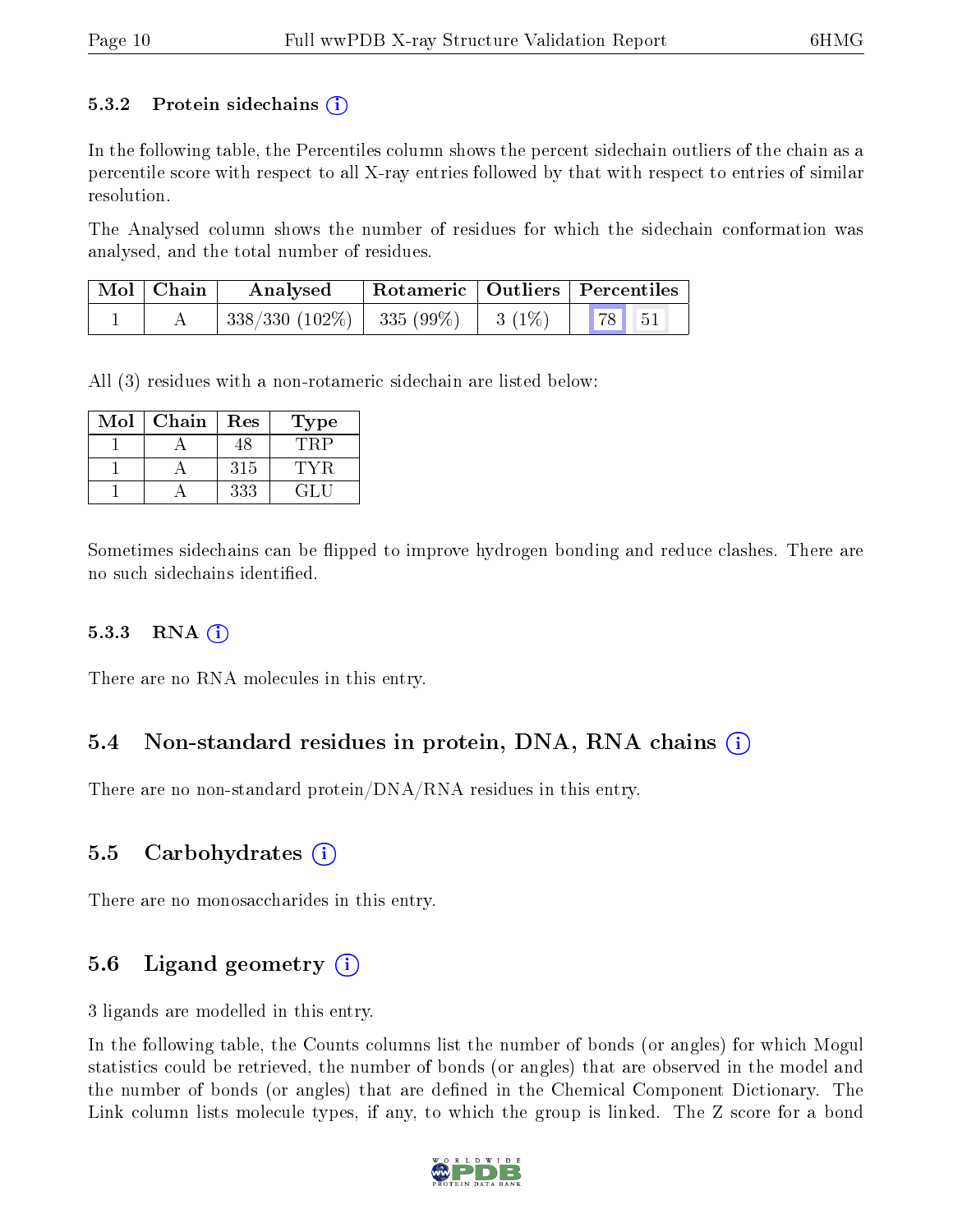| Mol            |           |       |     | <b>Bond lengths</b><br>Link |              |      | Bond angles |          |      |             |
|----------------|-----------|-------|-----|-----------------------------|--------------|------|-------------|----------|------|-------------|
|                | Type      | Chain | Res |                             | Counts       | RMSZ | H Z <br>>2  | Counts   | RMSZ | # $ Z  > 2$ |
| 4              | GLC       |       | 402 | 3                           | 11,12        | 0.60 |             | 15,15,17 | 1.16 | $(6\%)$     |
| 3              | GDQ.      | А     | 403 |                             | ,12,12<br>11 | 0.91 |             | 11,18,18 | 1.88 | 2(18%)      |
| $\overline{2}$ | $\rm ACT$ |       | 401 | $\qquad \qquad$             | 1,3,3        | 2.75 | $(100\%)$   | 0,3,3    | 0.00 |             |

length (or angle) is the number of standard deviations the observed value is removed from the expected value. A bond length (or angle) with  $|Z| > 2$  is considered an outlier worth inspection. RMSZ is the root-mean-square of all Z scores of the bond lengths (or angles).

In the following table, the Chirals column lists the number of chiral outliers, the number of chiral centers analysed, the number of these observed in the model and the number defined in the Chemical Component Dictionary. Similar counts are reported in the Torsion and Rings columns. '-' means no outliers of that kind were identified.

|                   |     |  | Mol   Type   Chain   Res   Link   Chirals   Torsions   Rings |  |
|-------------------|-----|--|--------------------------------------------------------------|--|
| $_{\mathrm{GLC}}$ | 402 |  | $\mid 0/2/19/22 \mid 0/1/1/1$                                |  |
| GDQ.              | 403 |  | $+0/2/23/23 + 0/2/2/2$                                       |  |

All (1) bond length outliers are listed below:

|  |  |                          | $\vert$ Mol $\vert$ Chain $\vert$ Res $\vert$ Type $\vert$ Atoms $\vert$ Z $\vert$ Observed(A) $\vert$ Ideal(A) $\vert$ |        |
|--|--|--------------------------|-------------------------------------------------------------------------------------------------------------------------|--------|
|  |  | 401   ACT   CH3-C   2.75 | $1.52\,$                                                                                                                | - 1.48 |

| Mol | Chain |      | $\mid$ $\text{Res} \mid \text{Type} \mid$ | Atoms      |         | Observed $(°)$ | Ideal $(°)$ |
|-----|-------|------|-------------------------------------------|------------|---------|----------------|-------------|
|     |       | 403  | GDQ.                                      | C5-C7-C1   | 4.54    | 114 18         | 108.49      |
|     |       | 402. | GLC                                       | O5-C1-C2   | $-2.38$ | 107 10         | 110 77      |
|     |       | 403  | GDQ.                                      | $C4-C3-C2$ | 2.14    | 113.47         | 110 34      |

All (3) bond angle outliers are listed below:

There are no chirality outliers.

There are no torsion outliers.

There are no ring outliers.

No monomer is involved in short contacts.

The following is a two-dimensional graphical depiction of Mogul quality analysis of bond lengths, bond angles, torsion angles, and ring geometry for all instances of the Ligand of Interest. In addition, ligands with molecular weight > 250 and outliers as shown on the validation Tables will also be included. For torsion angles, if less then 5% of the Mogul distribution of torsion angles is within 10 degrees of the torsion angle in question, then that torsion angle is considered an outlier. Any bond that is central to one or more torsion angles identified as an outlier by Mogul will be highlighted in the graph. For rings, the root-mean-square deviation (RMSD) between the ring

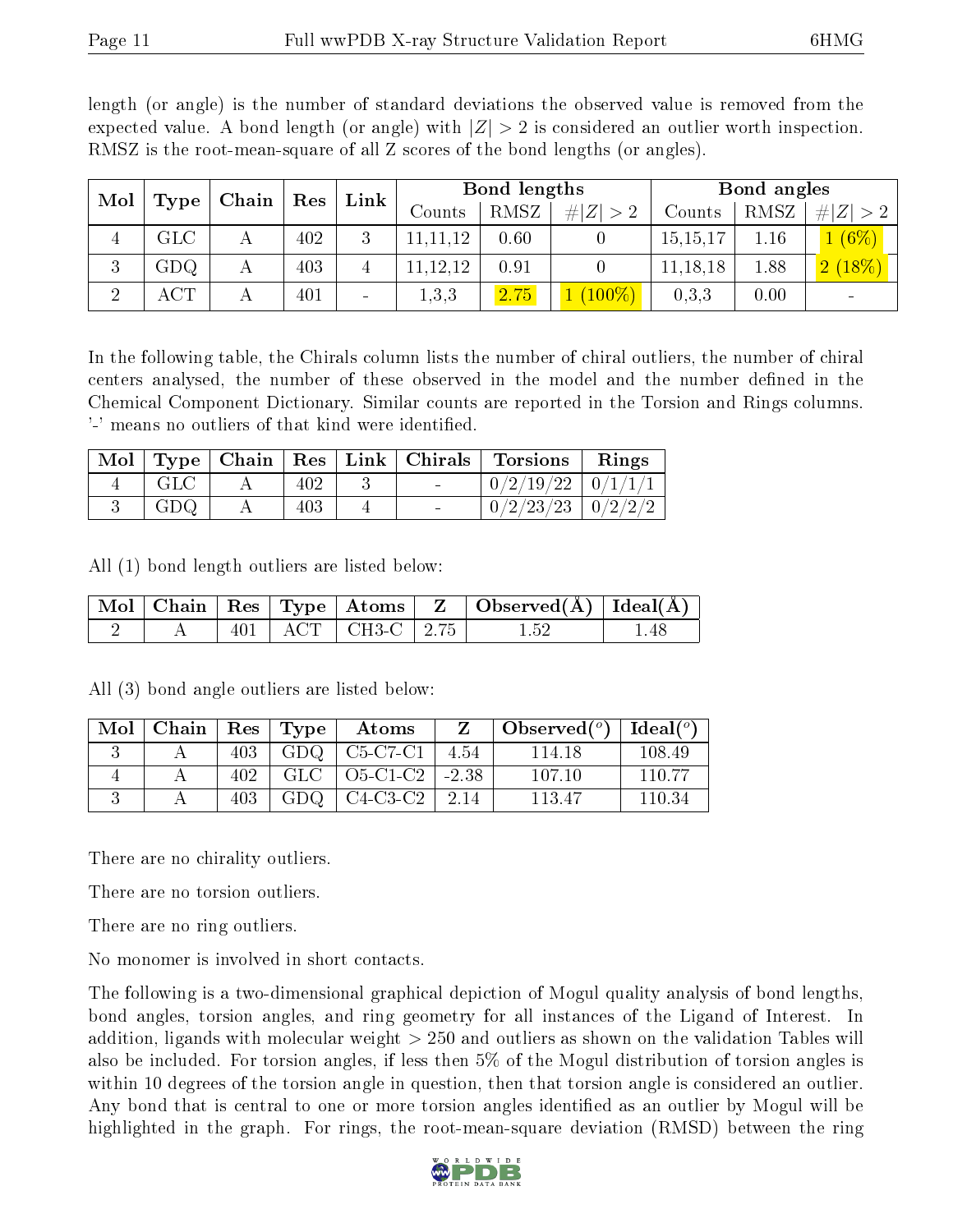in question and similar rings identified by Mogul is calculated over all ring torsion angles. If the average RMSD is greater than 60 degrees and the minimal RMSD between the ring in question and any Mogul-identified rings is also greater than 60 degrees, then that ring is considered an outlier. The outliers are highlighted in purple. The color gray indicates Mogul did not find sufficient equivalents in the CSD to analyse the geometry.



#### 5.7 [O](https://www.wwpdb.org/validation/2017/XrayValidationReportHelp#nonstandard_residues_and_ligands)ther polymers  $(i)$

There are no such residues in this entry.

### 5.8 Polymer linkage issues  $(i)$

There are no chain breaks in this entry.

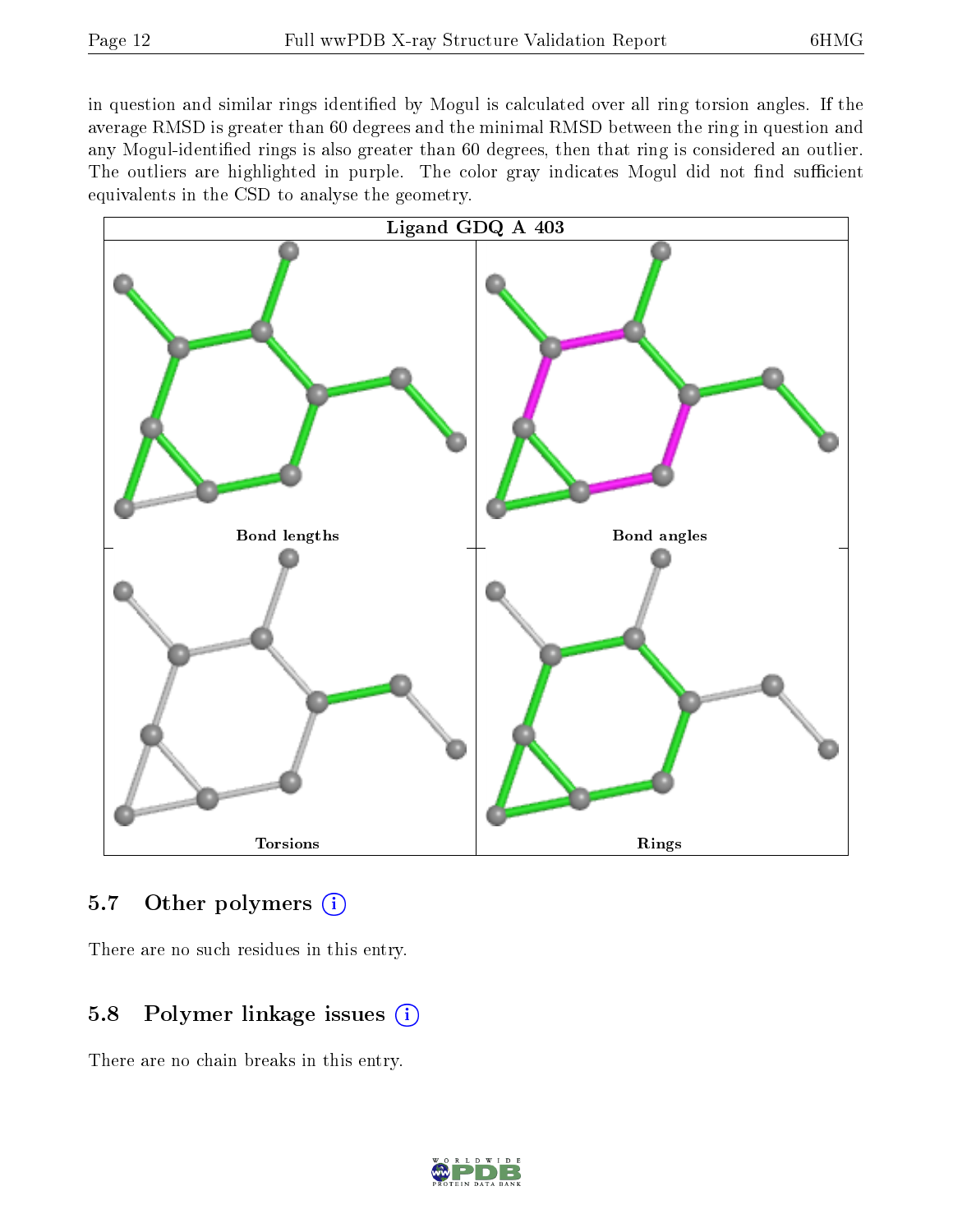## 6 Fit of model and data  $\circ$

## 6.1 Protein, DNA and RNA chains (i)

In the following table, the column labelled  $#RSRZ>2'$  contains the number (and percentage) of RSRZ outliers, followed by percent RSRZ outliers for the chain as percentile scores relative to all X-ray entries and entries of similar resolution. The OWAB column contains the minimum, median,  $95<sup>th</sup>$  percentile and maximum values of the occupancy-weighted average B-factor per residue. The column labelled  $Q< 0.9$  lists the number of (and percentage) of residues with an average occupancy less than 0.9.

| $\mid$ Mol $\mid$ Chain | $\rm{Analysised}$ $  <$ RSRZ $>$ |         | $\#\text{RSRZ}{>}2$                   | $\vert$ OWAB(Å <sup>2</sup> ) $\vert$ Q<0.9 |  |
|-------------------------|----------------------------------|---------|---------------------------------------|---------------------------------------------|--|
|                         | $\mid$ 349/385 (90%) $\mid$      | $-0.04$ | 10 $(2\%)$   51   47   12, 18, 29, 45 |                                             |  |

All (10) RSRZ outliers are listed below:

| Mol | Chain | Res | Type       | <b>RSRZ</b> |
|-----|-------|-----|------------|-------------|
| 1   | A     | 74  | <b>GLY</b> | 5.5         |
| 1   | А     | 33  | LEU        | 4.5         |
| 1   | A     | 76  | <b>ASN</b> | 4.3         |
| 1   | A     | 77  | PRO        | 3.7         |
| 1   | A     | 73  | SER.       | 3.3         |
| 1   | A     | 71  | GLY        | 3.3         |
| 1   | A     | 72  | GLY        | 3.1         |
| 1   | A     | 75  | GLN        | 2.5         |
| 1   |       | 32  | <b>ASN</b> | 2.2         |
| 1   |       | 31  | <b>ASN</b> | $2.1\,$     |

### 6.2 Non-standard residues in protein, DNA, RNA chains (i)

There are no non-standard protein/DNA/RNA residues in this entry.

### 6.3 Carbohydrates (i)

There are no monosaccharides in this entry.

### 6.4 Ligands  $(i)$

In the following table, the Atoms column lists the number of modelled atoms in the group and the number defined in the chemical component dictionary. The B-factors column lists the minimum, median,  $95<sup>th</sup>$  percentile and maximum values of B factors of atoms in the group. The column labelled  $Q< 0.9$ ' lists the number of atoms with occupancy less than 0.9.